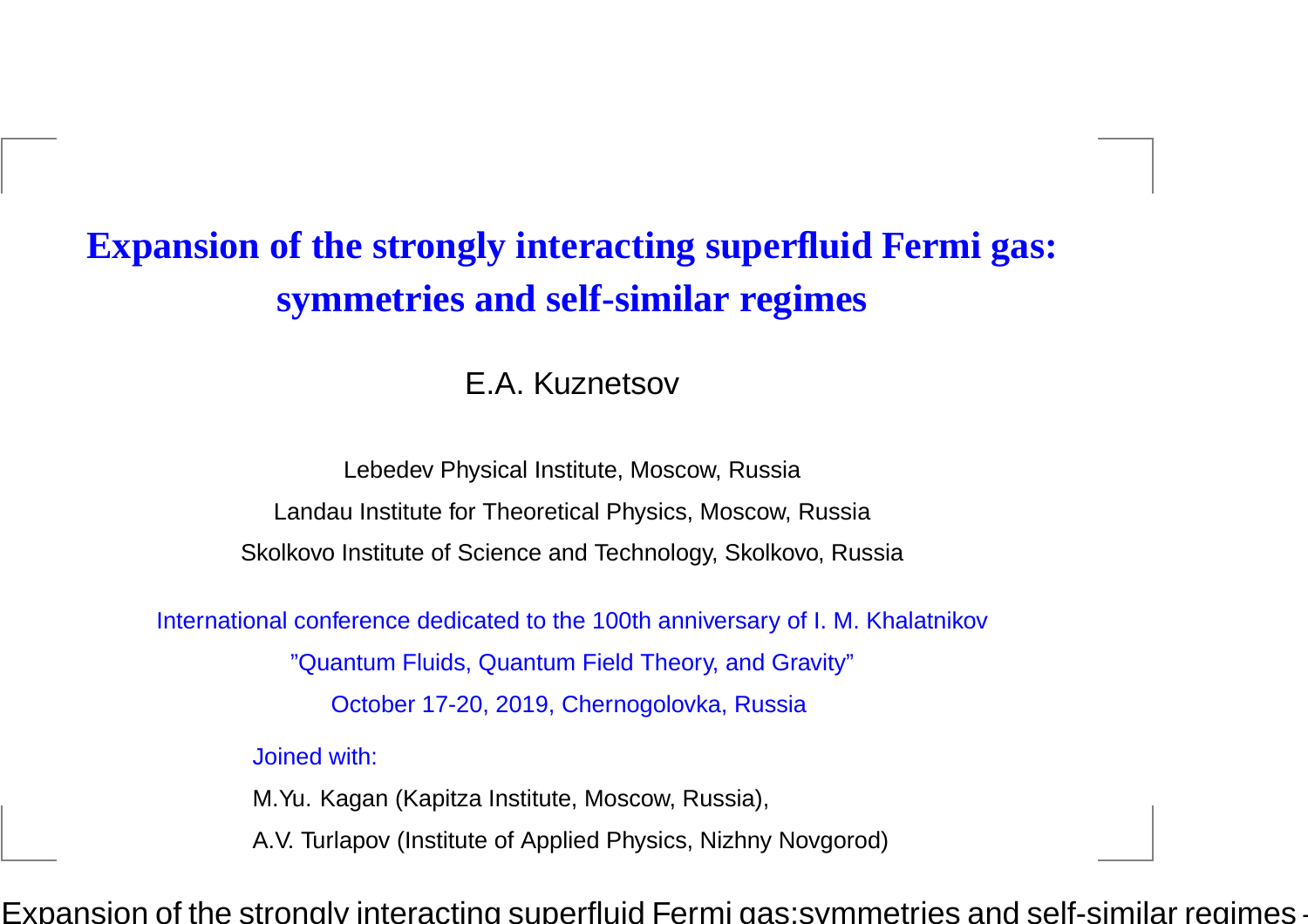# **OUTLINE**

- **•** Motivation: Cooper pairing of fermionic gas and unitarian regime
- **Symmetries and integrals of motion**
- Self-similar quasi-classical solution
- Discussion of experimental data and comparison withobtained results
- **Conclusion**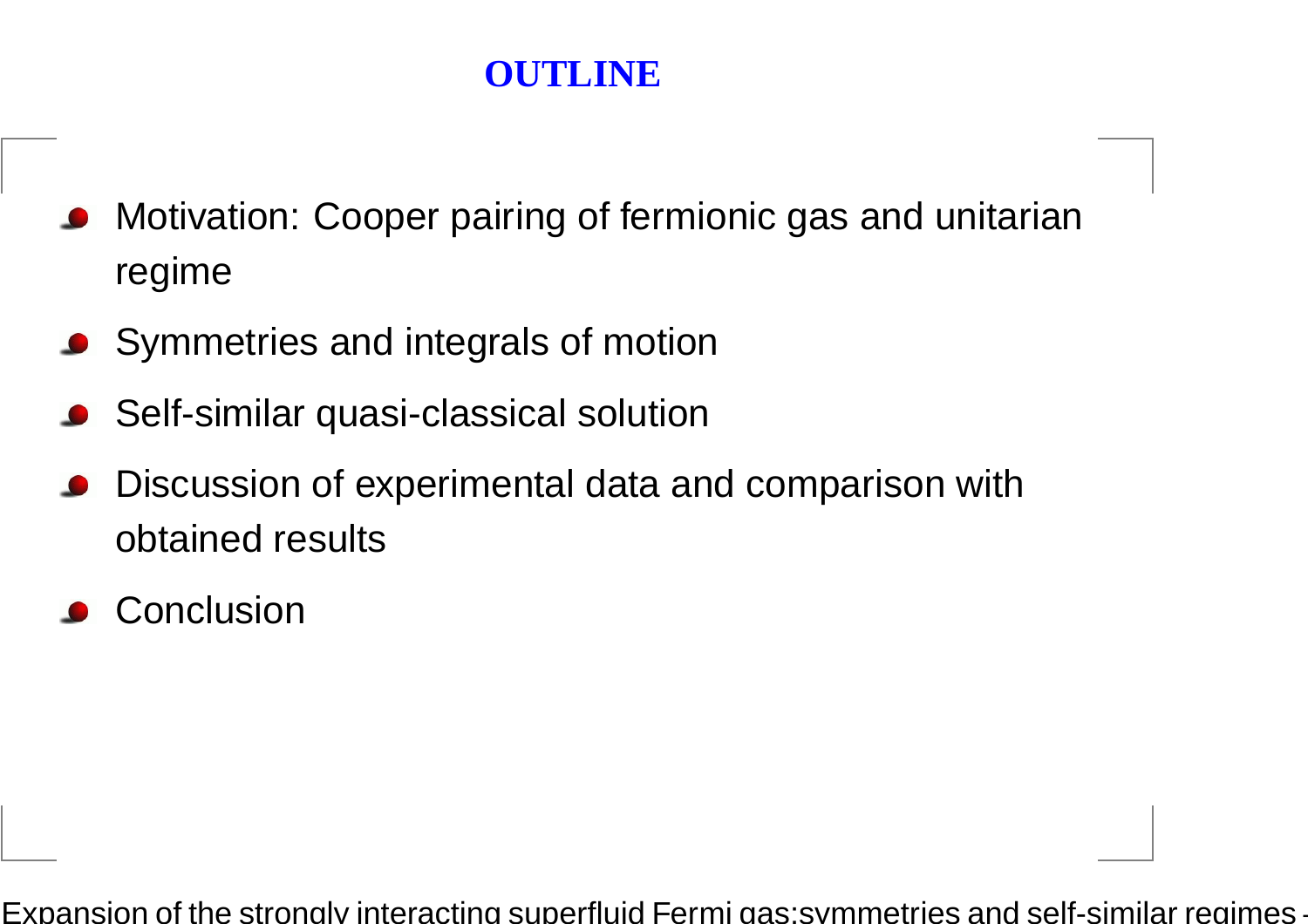## **Motivation: Cooper pairing of fermionic gas and unitarian regime**

The discovery of Bose-Einstein condensation (BEC) in alkali gases of bosonic isotopes  $^{7}Li,^{23}Na,^{87}Rb$  in 1995 was awarded by the Nobel prize in 2001. One of the key proofs of the BEC existence was connected with different distributionfunctions for superfluid and normal components while the gasexpansion.

To describe both components it is enough to use theGross-Pitaevskii (GP) approximation with the Hamiltonian of Bose gas

$$
\hat{H} = \int \left[ -\hat{\psi}^{\dagger} \frac{\hbar^2}{2m} \Delta \hat{\psi} + \frac{1}{2} \hat{\psi}^{\dagger} \hat{\psi}^{\dagger} g \hat{\psi} \hat{\psi} \right] \mathbf{dr}.
$$

where  $\hat{\psi}$  and  $\hat{\psi}^{\dagger}$  are bosonic operators and  $g = 4\pi\hbar^2$  $^2a_s/m$ with  $a_s$  being s-scattering length.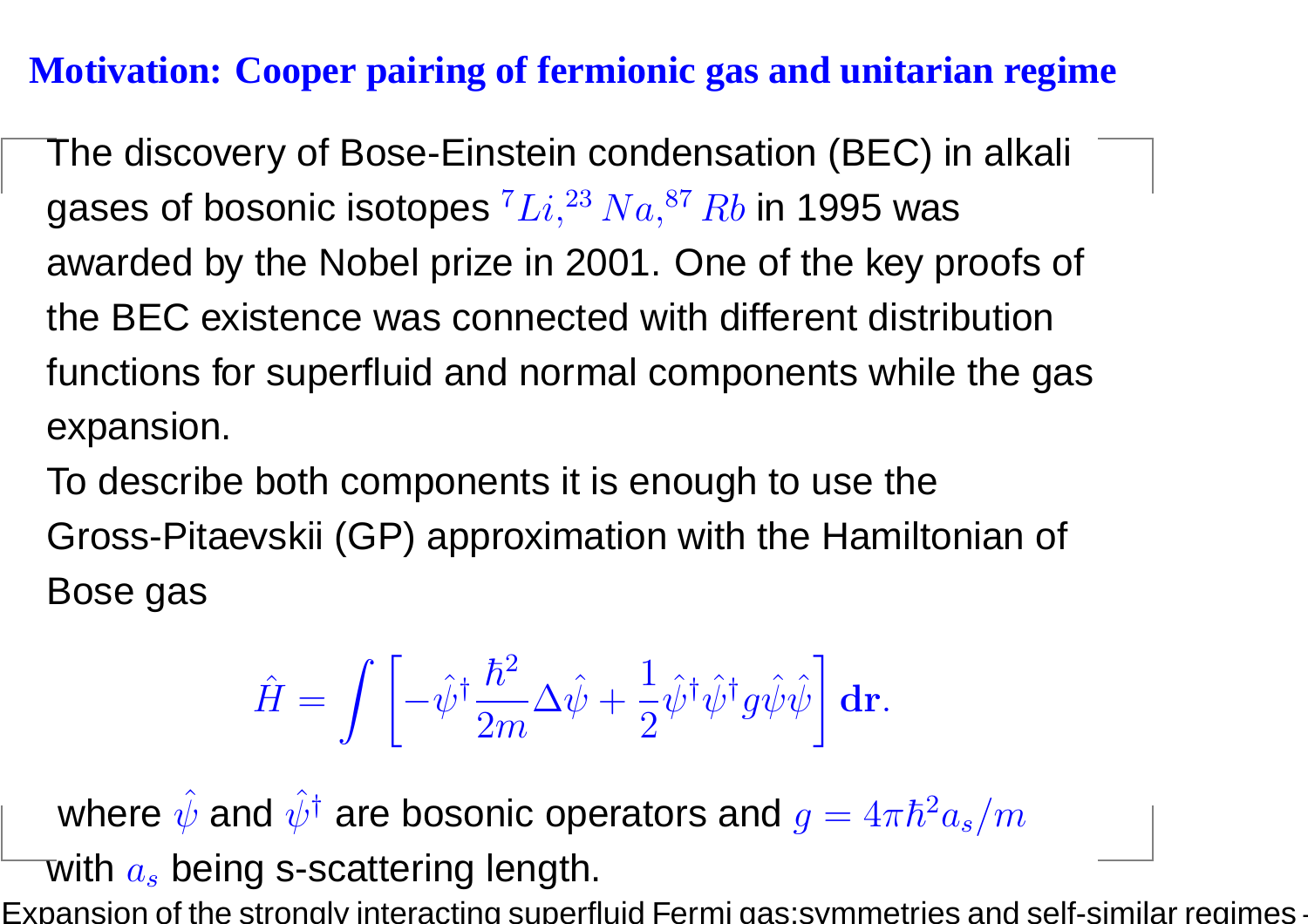## **Motivation: Cooper pairing of fermionic gas and unitarian regime**

Hence the GP equation for the condensate wave function  $\psi$ follows after separation:

 $\hat{\psi}(\mathbf{x,}t) = \psi(\mathbf{x,}t) + \hat{\chi}(\mathbf{x,}t),$ 

where  $\psi({\bf x},t) = \left\langle \hat{\psi}({\bf x},t) \right\rangle\,$  and the operator responsible for the non-condensate atoms (normal  $\hat{\chi}(\mathbf{x},t)$  , component), has zero expectation value,  $\langle\hat{\chi}(\mathbf{x,}t)\rangle=0.$  At  $T\rightarrow0$  we have the GPE for  $\psi.$ 

Depending on the sign of  $a_s$  we have different dynamics of the Bose gas. Negative values of  $a_s$  leads to attraction of atoms with blow-up behavior while for  $a_s>0$  in optical traps the behavior of the Bose gas is stable.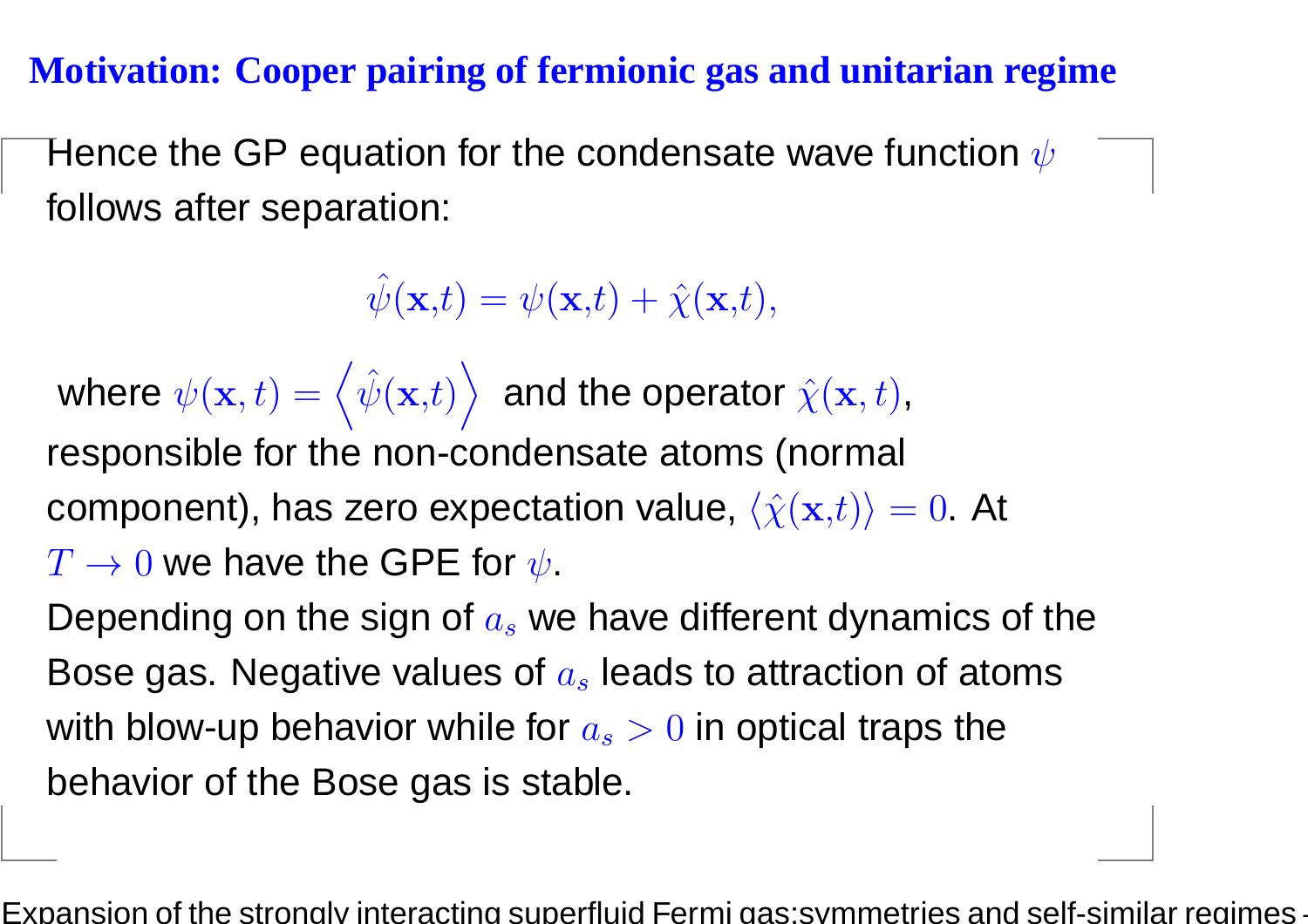**Motivation: Cooper pairing of fermionic gas and unitarian regime**For Fermi gas (with half-integer spin)  $a_s < 0$  provides the formation of Cooper pairs and their condensation of bosonicparticles as  $T\rightarrow0$ . Now there is a big interest to experimental and theoretical studies of such degeneratedstrongly interacting superfluid Fermi gas in optical traps. In experiments  $a_s$  can be changed by using the Feshbach resonance. In particular, such bosons have very nontrivial behavior when  $(|a_s|k_F)^{-1}$  $^1 \rightarrow 0$   $(k_F$  that corresponds to the unitarian regime for which the $_{F}$  is the Fermi momentum) chemical potential  $\mu = (1+\beta)\frac{\hbar^2}{m} \left(6\pi^2 n\right)^{2/3}$  and  $\beta = -1$  this case the GPE has the standard form: 2 $\,m$  $rac{h^2}{m}(6\pi$ 2 $^{2}n)^{2}$  $2/$  $^3$  and  $\beta$ =− $0.63$  In

$$
i\hbar\frac{\partial\psi}{\partial t}=-\frac{\hbar^2}{2(2m)}\Delta\psi+\mu(n)\psi,
$$

where  $m$  is a fermion mass ( $2m$  is a mass of a fermion pair).<br>ansion of the strongly interacting superfluid Fermi gas:symmetries and self Expansion of the strongly interacting superfluid Fermi gas:symmetries and self-similar regimes –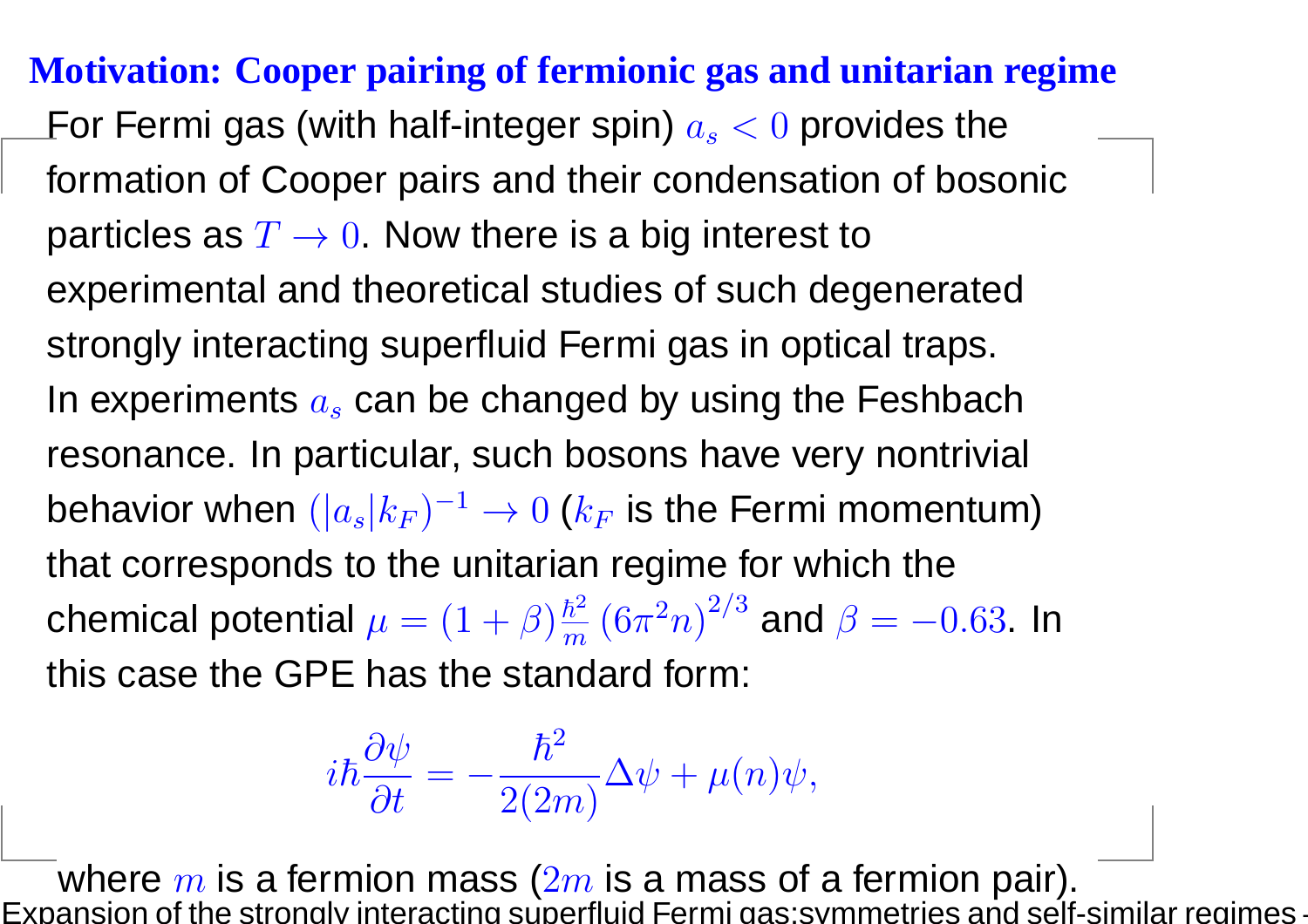**Motivation: Cooper pairing of fermionic gas and unitarian regime**In dimensionless variables this equation coincides with theNLSE, it can be written in the Hamiltonian form

$$
i\frac{\partial \psi}{\partial t} = \frac{\delta H}{\delta \psi^*},
$$

where Hamiltonian

$$
H = \int \left[\frac{1}{2}|\nabla \psi|^2 + |\psi|^{2(\nu+1)}\right]d\mathbf{r},
$$

where  $v=2/3$ . Applying the transformation  $\psi = \sqrt{n(r,t)} \exp{(i\varphi(r,t))}$  remain the Hamil =equations for  $n$  and  $\varphi,$  $\sqrt{n(r,t)}$   $\exp(i\varphi(r,t))$  remain the Hamiltonian form for

$$
\frac{\partial n}{\partial t} = \frac{\delta H}{\delta \varphi}, \ \frac{\partial \varphi}{\partial t} = -\frac{\delta H}{\delta n},
$$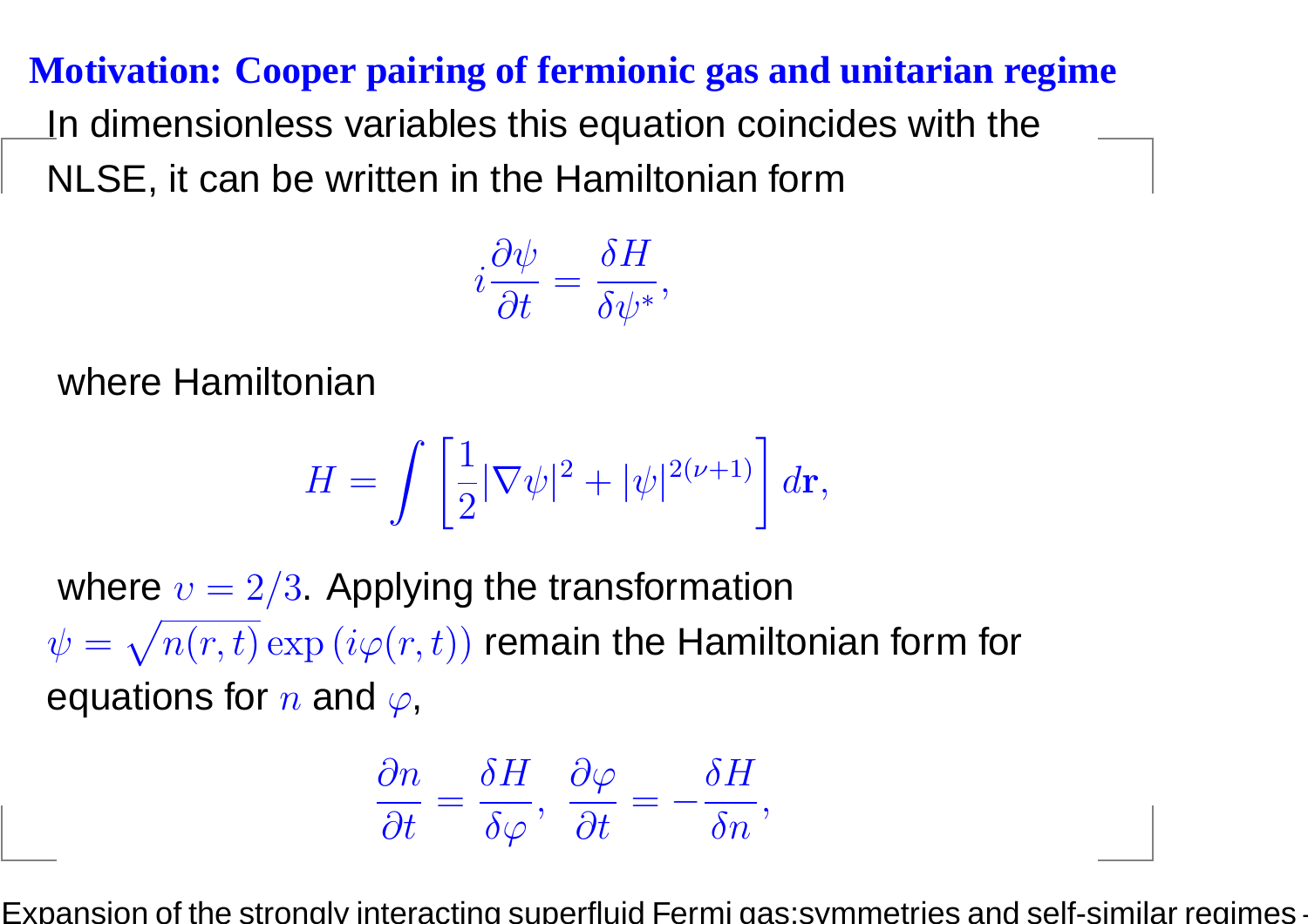# **Motivation: Cooper pairing of fermionic gas and unitarian regime**Here the Hamiltonian

$$
H = \int \left[ \frac{n \left( \nabla \varphi \right)^2}{2} + \frac{\left( \nabla \sqrt{n} \right)^2}{2} + n^{5/3} \right] d\mathbf{r},
$$

where the second term is responsible for the quantum pressure. Neglecting this term leads to the quasiclassical equations (Thomas-Fermi approximation) which coincide withthe Euler equations for perfect monoatomic gas with  $\gamma = 5/3$ 

$$
\frac{\partial n}{\partial t} + (\nabla \cdot n \nabla \varphi) = 0,
$$
  

$$
\frac{\partial \varphi}{\partial t} + \frac{(\nabla \varphi)^2}{2} + \frac{5}{3} n^{2/3} = 0,
$$

where  $\mathbf{v=}\nabla\varphi$  has a meaning of the velocity.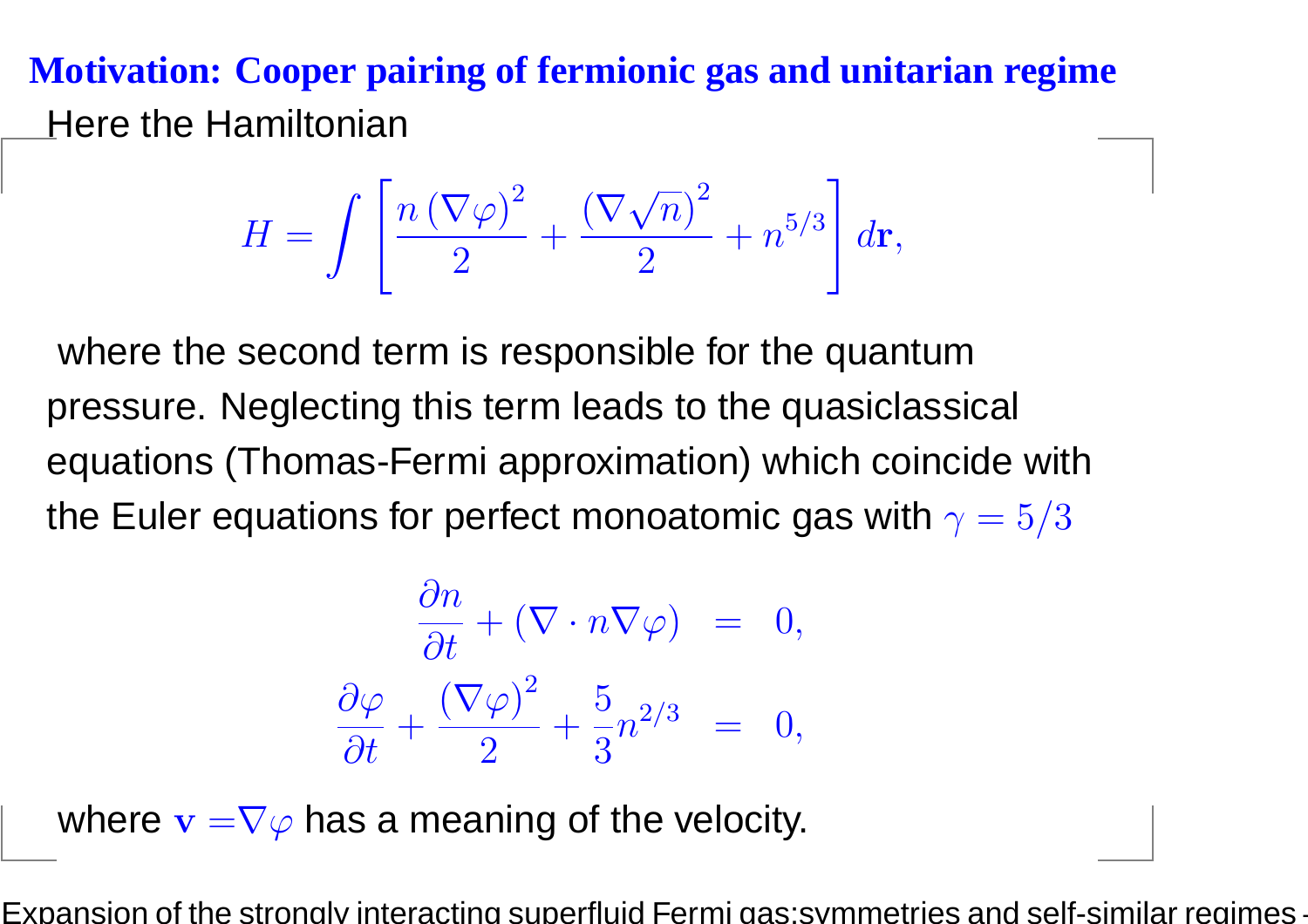## **Symmetries and integrals of motion**

We would like to remind that the topic of gas expansion wasvery popular in the hydrodynamic content in 60-s. The first classical works were performed by L.V. Ovsyannikov (1956)and F.J. Dyson (1968).

In <mark>1970</mark> S.I. Anisimov and Yu.I. Lysikov discovered very interesting phenomenon connected with the nonlinearangular deformation of the gas cloud while its expansion. Such behavior directly follows from their remarkable solutionfor a gas with specific heat ratio  $5/3$  based on the symmetry of the dilatation type  $\mathbf{r}\rightarrow\alpha\mathbf{r}$  and  $t\rightarrow\alpha$ 2 $^2t$ .

 This symmetry (I.E. Dzyaloshinskii, 1970) is well known inquantum mechanics for the potential  $V(r) = \beta/r^2$ . Indeed, such symmetry first time was exploited by V.P. Ermakov in1880 to construct solutions for some mechanical systems.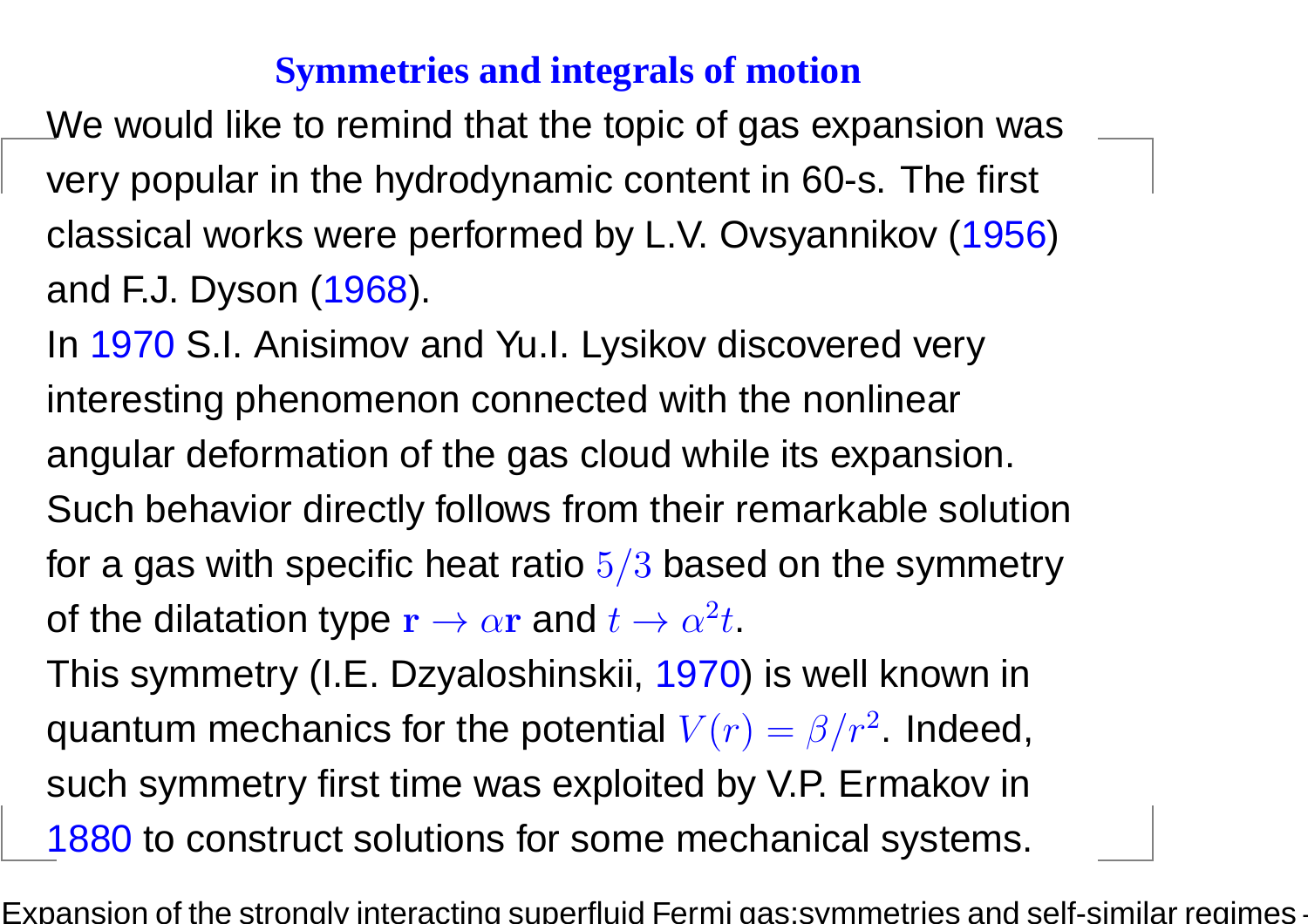## **Symmetries and integrals of motion**

This  $\gamma=5/3$  is remarkable for both NLSE and its quasiclassical limit. It turns out that the GPE in the unitarianlimit have two additional symmetries. The first symmetryforms dilatation group of the scaling type:  $\mathbf{r}\to\!\alpha\mathbf{r}$  and  $t\!\to\!\alpha$  For the NLSE such symmetry appears as <sup>a</sup> result of the2 $^2t$ . conservation of  $N=\,$ nonlinear potential  $\sim |\psi|^{4/3}$  has the same scaling as  $\int |\psi|^2$  ${}^{2}d{\bf r}$  so that at  $d=3$  only the  $\frac{4}{ }$  $^3$  has the same scaling as the Laplace operator  $\Delta.$  At  $d=2$  such symmetry takes place for the potential  $\sim |\psi|^2$  (the stationary self-focusing of light in the Kerr nonlinear media). In the general case,  $\nu_{cr}=2/d$ . The second symmetry is of the conformal type first time found byTalanov for the cubic NLSE at  $d=2$ .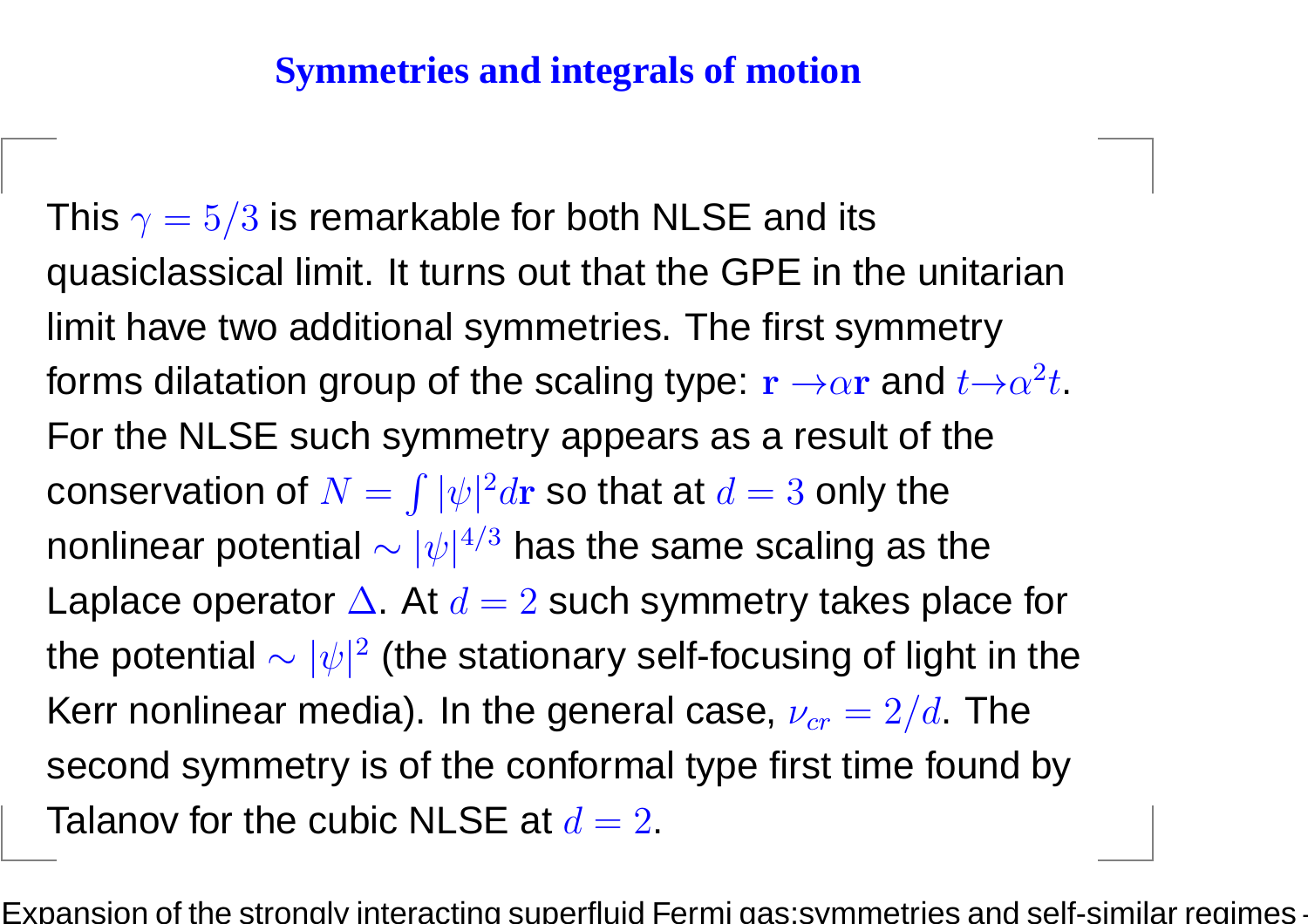## **Symmetries and integrals of motion**

These symmetries generate two additional integrals of motion. They can be obtained from the virial theorem

$$
\frac{d^2}{dt^2} \int r^2 |\psi|^2 d\mathbf{r} = 4H,
$$

(first time obtained by Vlasov-Petrishchev-Talanov in 1971 <mark>at</mark>  $d = 2$ ):

$$
\int r^2 |\psi|^2 d\mathbf{r} = 2Ht^2 + C_1t + C_2.
$$

Hence we get at  $t\to\infty$ , independently on  $C_1$  dependence in time of the r.m.s size of the gas cloud $\mathcal{C}_1$  and  $C_2$ , linear

$$
\left\langle r^{2}\right\rangle ^{1/2}\mathrm{c}t\sqrt{2H/N}.
$$

These relations are valid for the GPE and its quasiclassical limit.In of the strongly interacting superfluid Fermi gas:symmetries and self-similar regimes –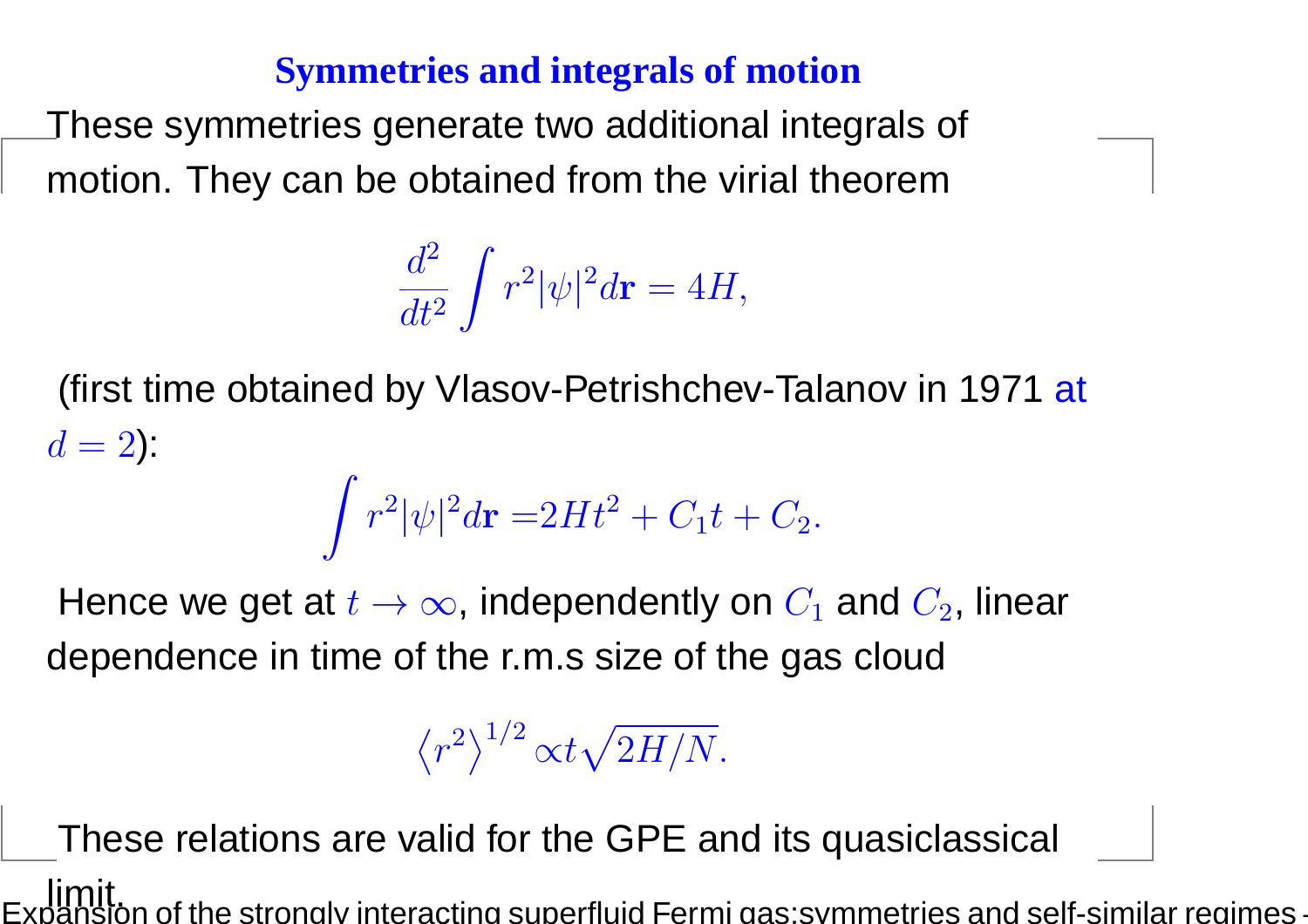Let us search for <sup>a</sup> quasi-classical solution in the self-similarform

$$
n = \frac{1}{a_x a_y a_z} f\left(\frac{x}{a_x}, \frac{y}{a_y}, \frac{z}{a_z}\right)
$$

which conserves the total number of particles, assumingscaling parameters  $a_x, a_y, a_z$  $_{z}$  to be functions of  $t.$  Then the continuity equation admits integration

$$
\varphi = \varphi_0(t) + \sum_l \frac{\dot{a}_l a_l}{2} \xi_l^2.
$$

Substitution  $\varphi$  in the eikonal equation yields 3 ODEs which are the Newton equations for motion of <sup>a</sup> particle

$$
\ddot{a_i} = -\frac{\partial U}{\partial a_i}, \ U = \frac{3\lambda}{2(a_x a_y a_z)^{2/3}}
$$

Expansion of the strongly interacting superfluid Fermi gas:symmetries and self-similar regimes –

.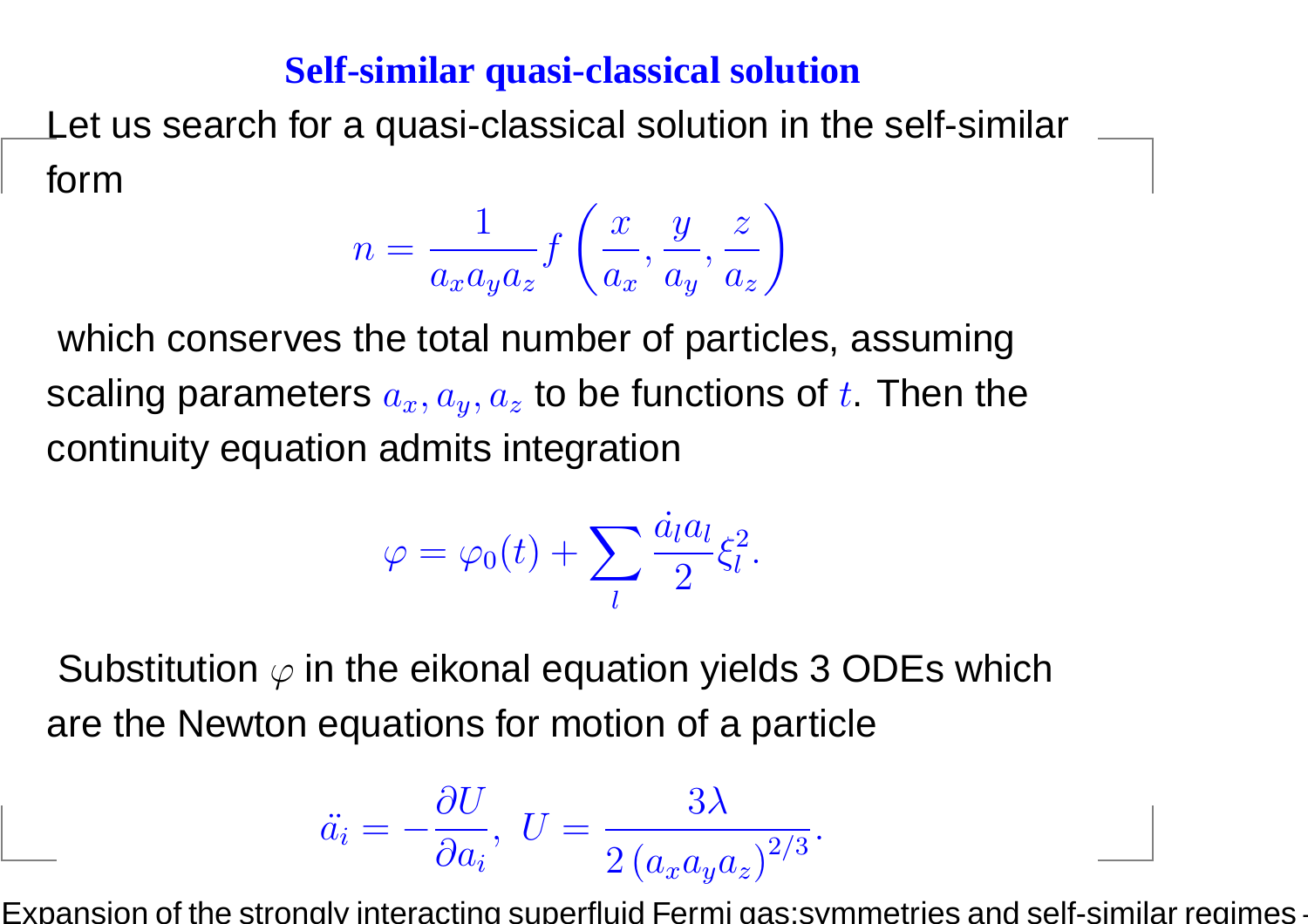Here constant  $\lambda>0$  is found from the initial condition. The density is





The behavior of the density factor  $f(\xi)$  (arbitrary units).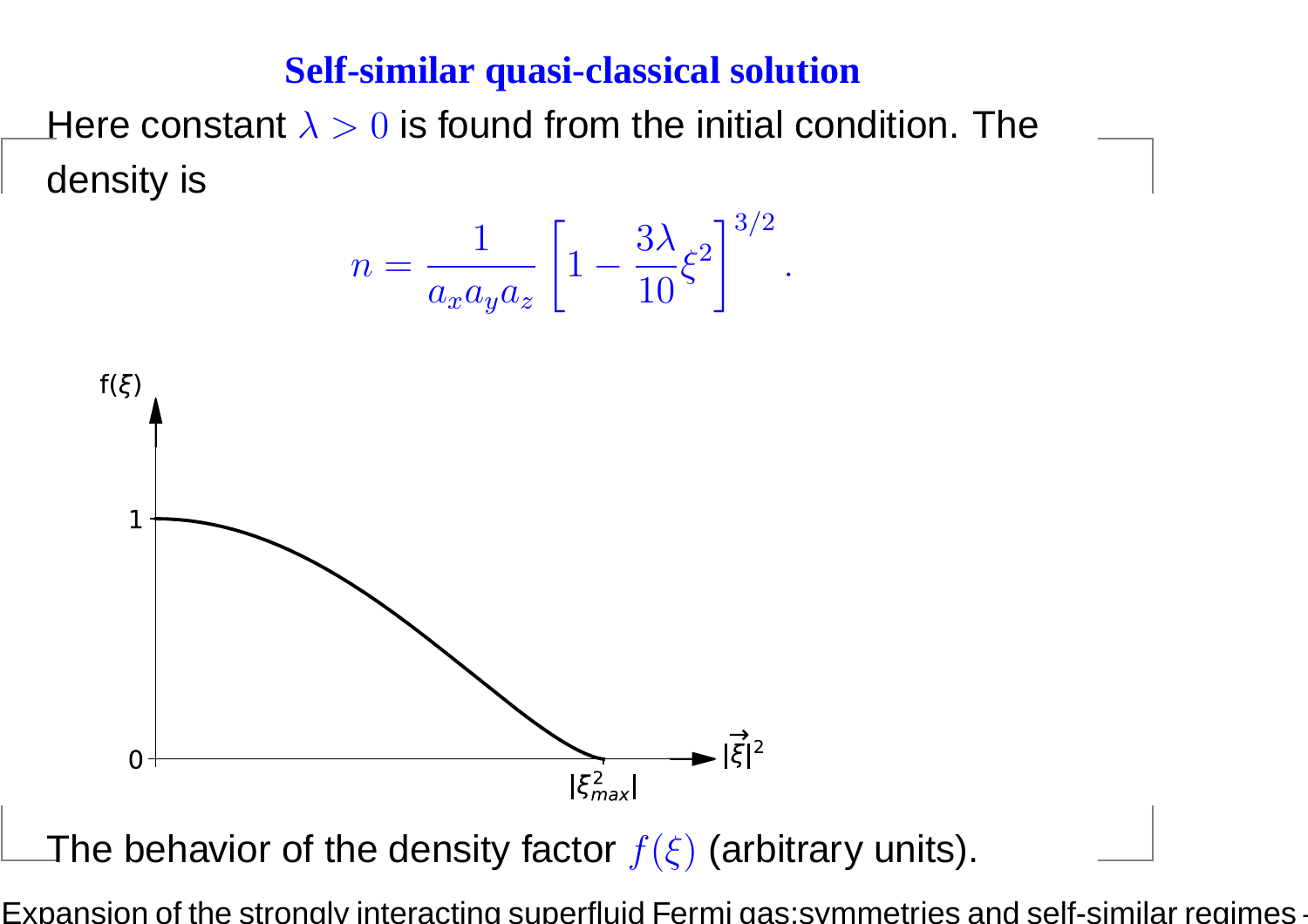The Newton equations have the standard energy integral

$$
E = \frac{1}{2} \sum_{i=1,2,3} \dot{a_i}^2 + \frac{3\lambda}{2 \left(a_x a_y a_z\right)^{2/3}}.
$$

Secondly, for these equations we have the virial identity

$$
\frac{d^2}{dt^2} \sum_i a_i^2 = 4E.
$$

Its twice integration gives two constants  $C_1,\,C_2.$  In the spherically symmetric case when  $a_x=a_y=a_z\equiv a$ , the equations of motion transform into one equation  $\ddot{a}=\frac{\lambda}{a^3}$  solution shows that gas cloud expands in radial direction at  $\frac{\lambda}{a^3}.$  Its  $t\rightarrow\infty$  with constant velocity  $v_\infty=$  $\sqrt{2E/3}$  (ballistic regime).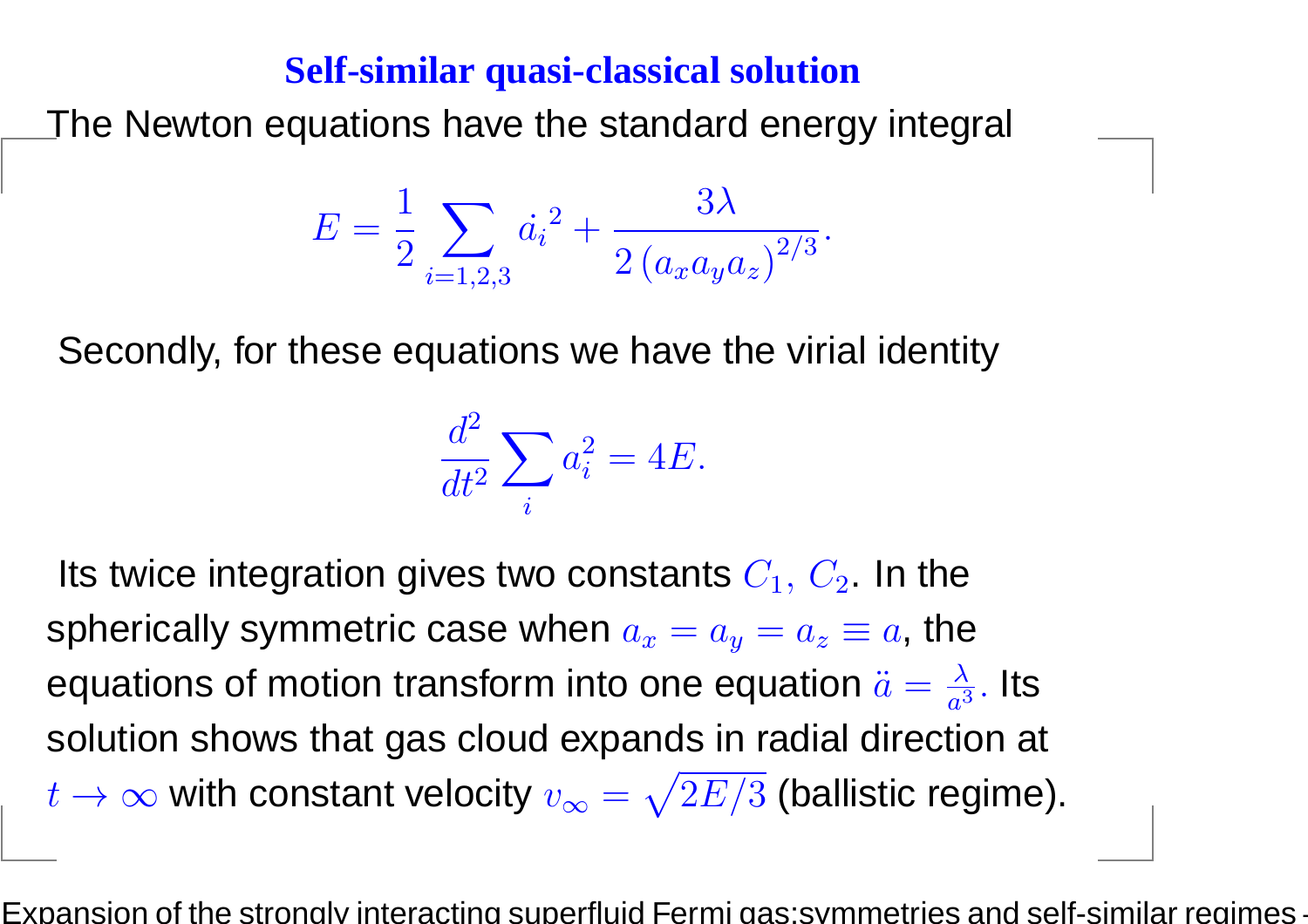In the cylindrically symmetric case when  $a_x=a_y=\,$  $= a/\sqrt{2},$  $a_z=b$  we have

$$
\ddot{a}=-\frac{\partial U}{\partial a},\,\,\ddot{b}=-\frac{\partial U}{\partial b}.
$$

where  $U=3\lambda 2 \left(a^2 b/2\right)^{-1}$ 2 $2/$ 3.

This system belongs to the so called Ermakov type for twodegrees of freedom. To integrate this system one needs tohave two autonomous integrals of motion in involution. In ourcase we have three integrals of motion:

$$
E = \frac{1}{2}(\dot{a}^2 + \dot{b}^2) + \frac{3\lambda}{2\left(a^2b/2\right)^{2/3}}.
$$

and two constants  $C_1,\,C_2$  . The integrals  $C_1,\,\,C_2$  are not autonomous and can not provide <sup>a</sup> complete integration.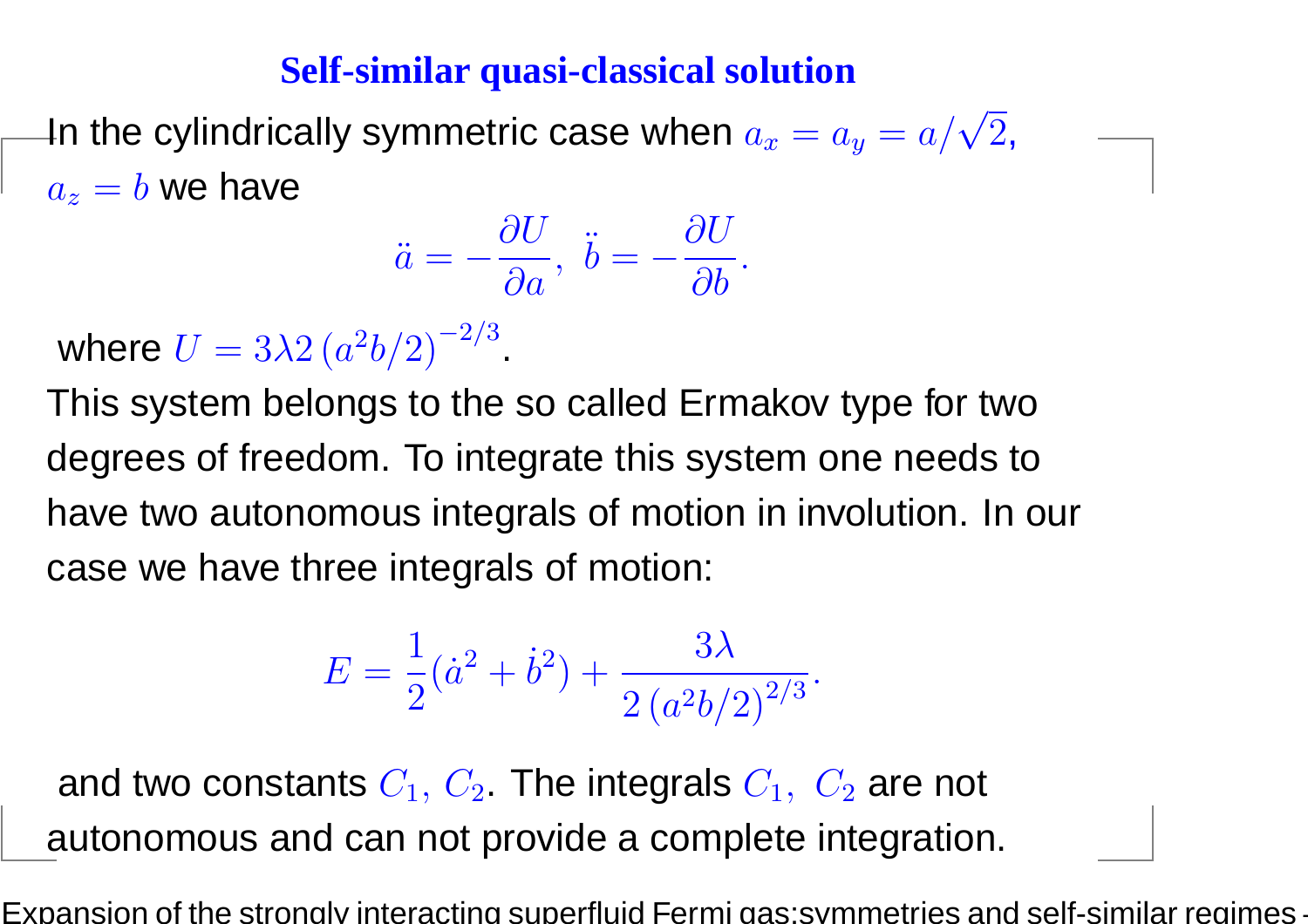In terms of the polar coordinates  $a=r\cos\Phi,\,b$  $= r \sin \Phi$ 

$$
E = \frac{1}{2}(\dot{r}^2 + r^2\dot{\Phi}^2) + \frac{3\lambda}{2^{1/3}r^2\left(\cos^2\Phi\sin\Phi\right)^{2/3}}.
$$

The combination  $\widetilde{E}=Er^2$  $^2-\frac{1}{2}$  needed constant (the Ermakov integral) resulting in 2 $r\,$ 2 $^{2}\dot{r}^{2}$  = $= EC<sub>2</sub>$  $C_1^2$  $_1^2/8$  gives the conservation law for new "energy"

$$
\widetilde{E} = \frac{1}{2} \left( \frac{d\Phi}{d\tau} \right)^2 + U_{eff}(\Phi),
$$

with new time  $\tau$ = $U_{eff}(\Phi)=3\lambda 2^{1/3}$  (c  $\int_0^t$  $\frac{dt}{ }$ ′  $\frac{dt^{\prime}}{2E(t^{\prime})^2+C_1t^{\prime}+C_2}$ , where  $\frac{1}{\sqrt{2}}$  $^3 \left(\cos^2\Phi \sin\Phi\right)^-$ 2 $2/$ 3.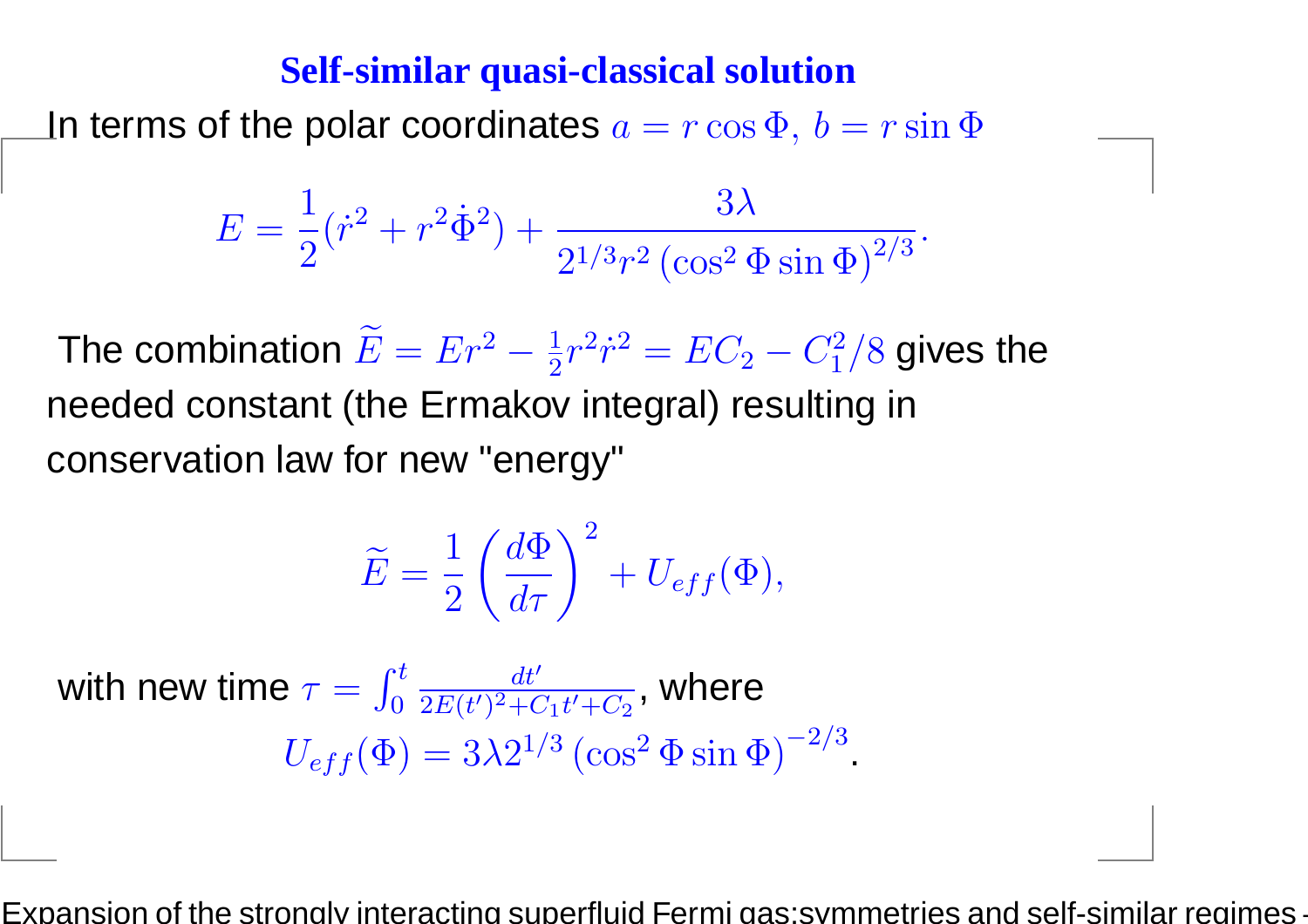

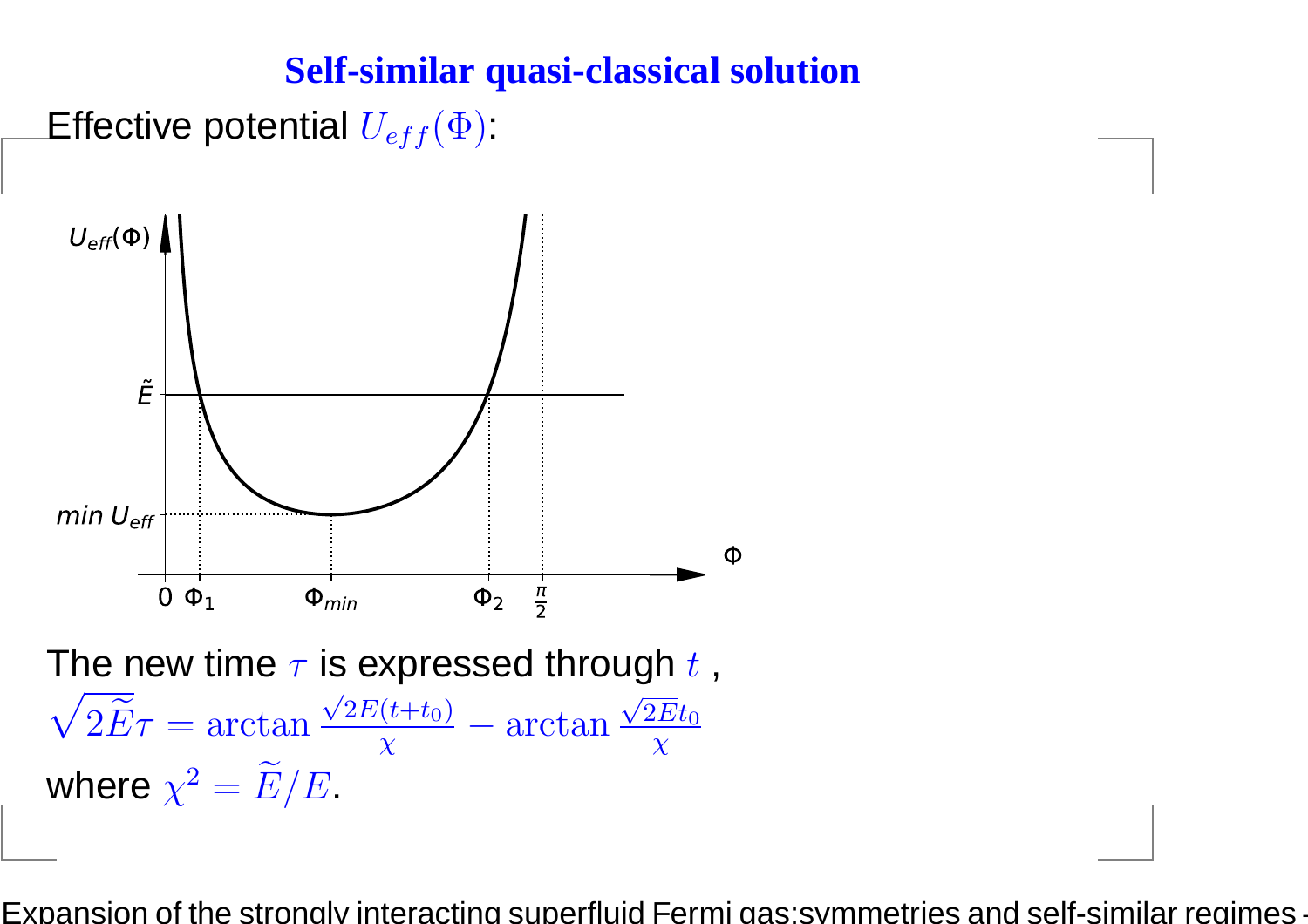If the initial velocity is equal zero  $C_1$  $\sqrt{2\widetilde{E}}\tau = \arctan \frac{\sqrt{2\widetilde{E}}t}{C_2}$ . In this case, as  $t \to \infty$  $\zeta_1 = 0$  and  $\sqrt{2\widetilde{E}}t$  $\frac{2Et}{C_2}$ . In this case, as Hence the  $\tau$ -period of the oscillations in the potential  $U_{eff}(\Phi)$  $t\rightarrow \infty$   $\tau$  $\rightarrow \tau_{\infty}=\frac{-\pi}{4}$  $2\sqrt{2\widetilde{E}}$  . is expressed as

$$
T = 2 \int_{\Phi^{(-)}}^{\Phi^{(+)}} \frac{d\Phi}{\sqrt{2\left[\tilde{E} - U_{eff}(\Phi)\right]}},
$$

where  $\Phi^{(\pm)}$  are reflection points. At large value of  $\widetilde{E}$  oscillations are almost independent on the details of  $U_{eff}(\Phi).$  In this case the angular velocity  $\frac{d}{d}$ Φ $d\tau$  $\rightarrow$  $\pm\sqrt{2}$  $\widetilde{E}$  and the  $\tau$  -period  $\bm{T}$  $\rightarrow \frac{\pi}{\sqrt{2\widetilde{E}}}.$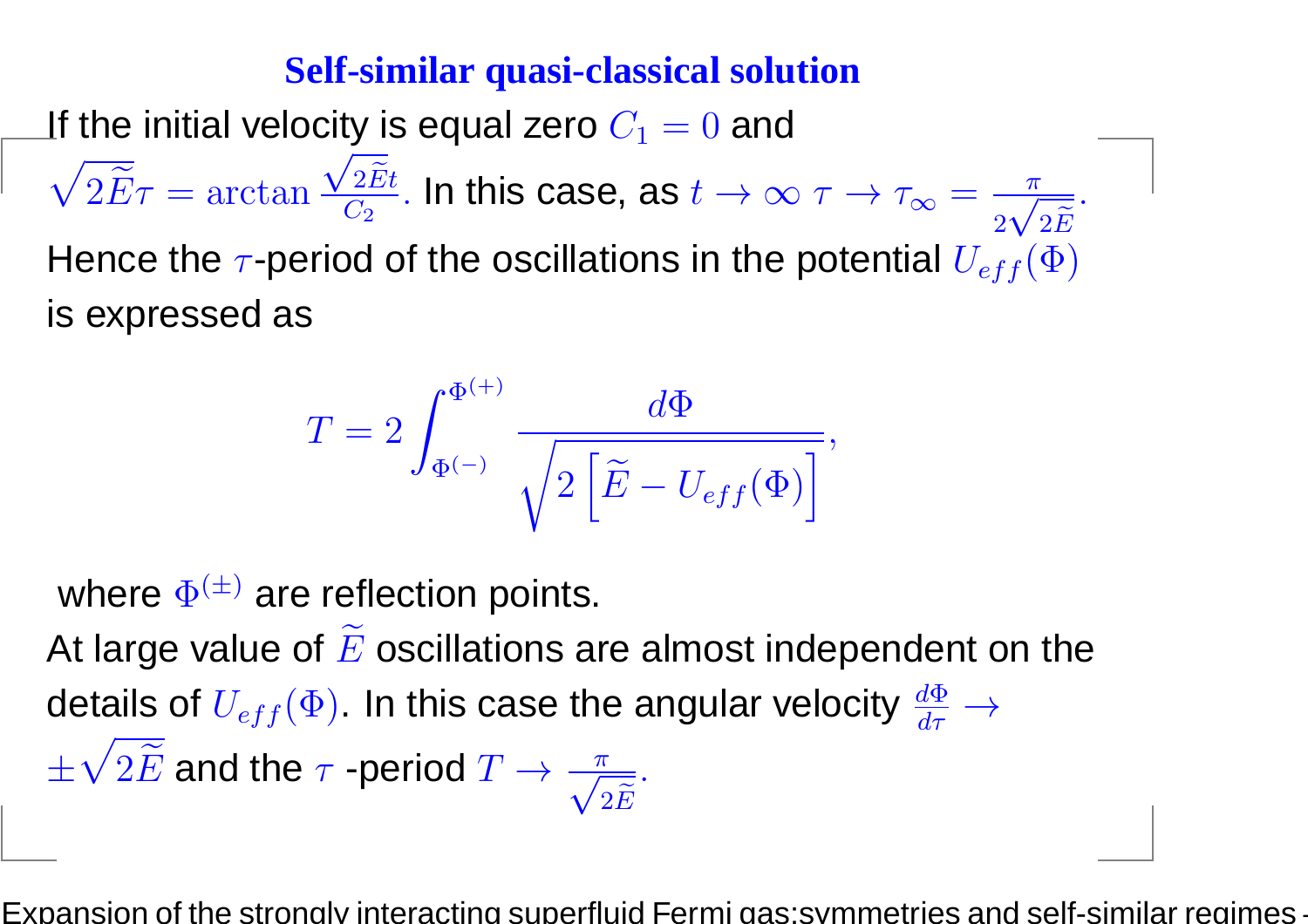Namely, in this limit  $T$  exceeds in two times  $\tau_{\infty}.$  Notice also that dependence of  $T$  with respect to  $\widetilde{E}$  is monotonic for the given potential  $U_{eff}(\Phi).$  This means that in the real experiment in the better case it is possible one to observeonly half of such oscillation,  $t_{osc.}$  Thus, a recurrence to the initial shape is impossible in this case. The gas shapebehavior will be different for cigar and disk initial conditions. Inthe cigar case we start from the left reflection point of thepotential  $U_{eff} (\Phi)$ , in the disk case – from the right reflection point. Note that at fixed  $\widetilde{E}$  starting from any reflection point we can not reach its opposite reflection point.

The solution presented here was obtained first time byAnisimov and Lysikov in 1970 for expansion of ideal gas with

 $\gamma=5/3.$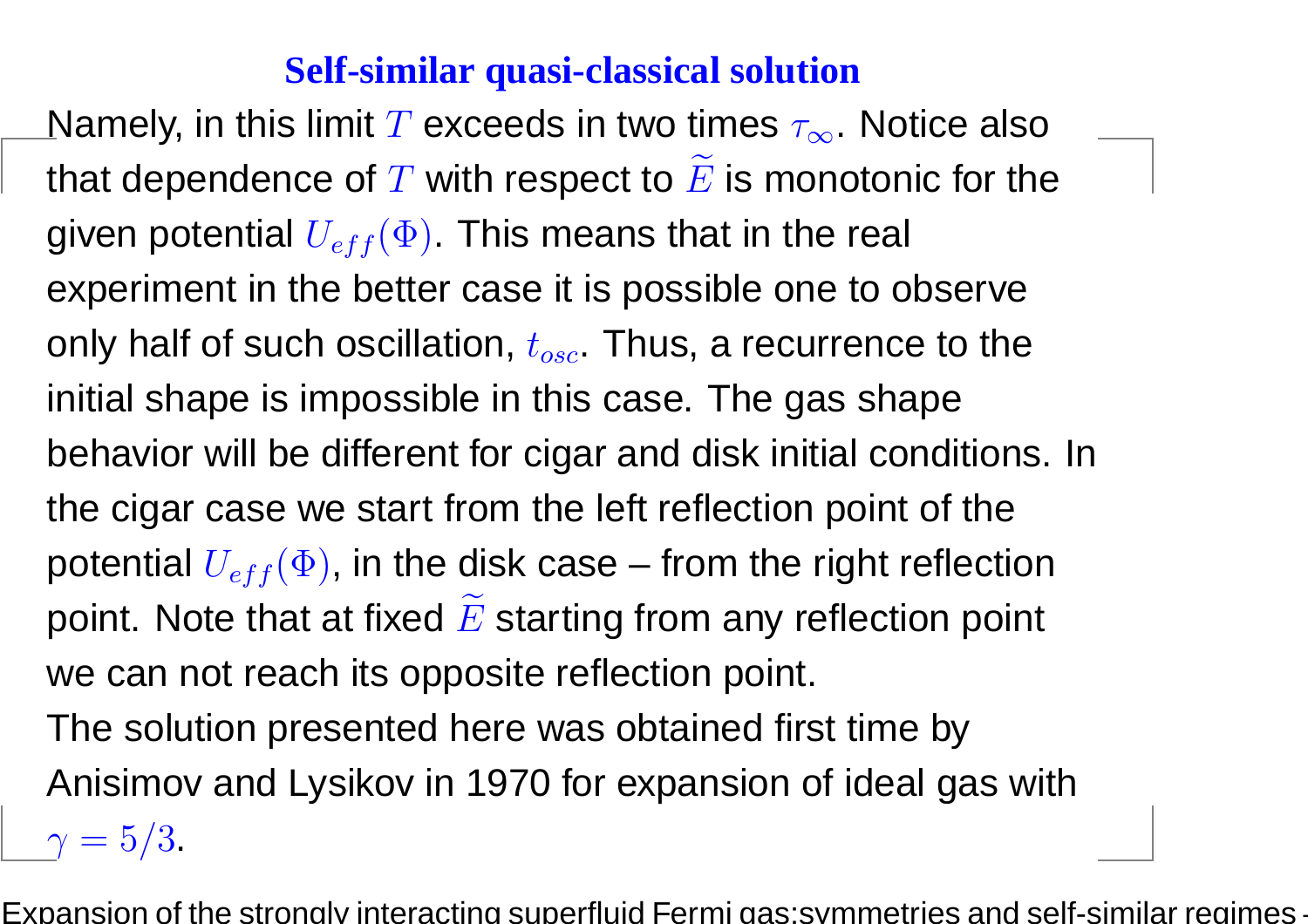In the general anisotropic case, when all the scalingparameters are different we introduce the spherical coordinates where the Ermakov reduced energy reads

$$
\widetilde{E} = C_2 E - \frac{1}{8} C_1^2 = \left(\frac{d\theta}{dt}\right)^2 + \sin^2 \theta \left(\frac{d\varphi}{dt}\right)^2 + U_{eff}.
$$

**Here** 

 $U_{eff}$ =3λ $2^1\,$  $\frac{1}{\sqrt{2}}$ 3 $3\,\mathrm{(\sin^2}$  $\left( \frac{2}{\theta} \cos \theta \sin 2 \varphi \right)^2$  $2/$ 3.

As it was shown by Gaffet in 1996, this system has oneadditional integral which follows from the Painleve test. As inthe previous limit motion in this potential remains its nonlinearquasi-oscillation character.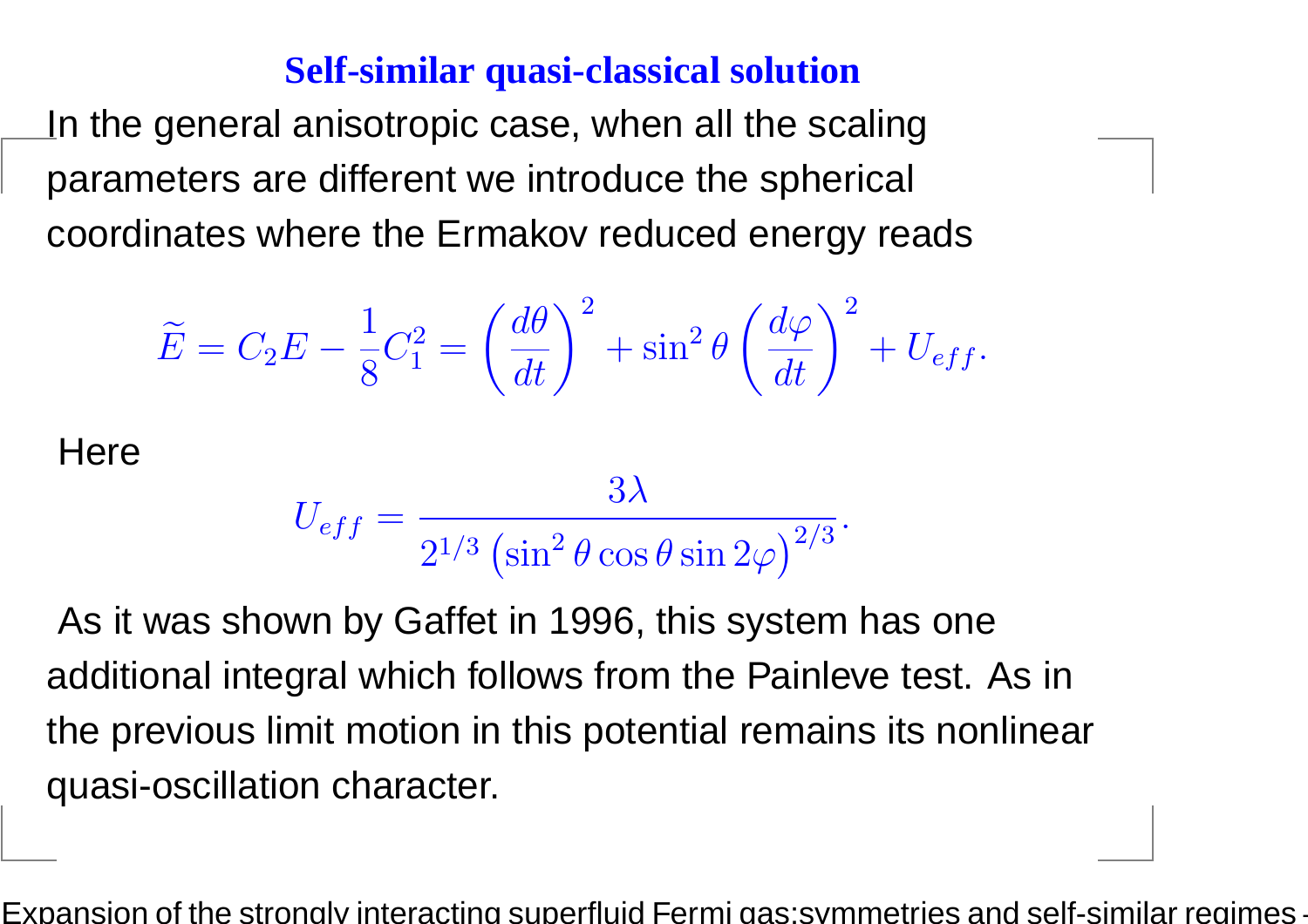## **Comparison with experimental data**

The self-similar expansion of <sup>a</sup> strongly interacting Fermi gaswas observed by the Thomas group (2002).

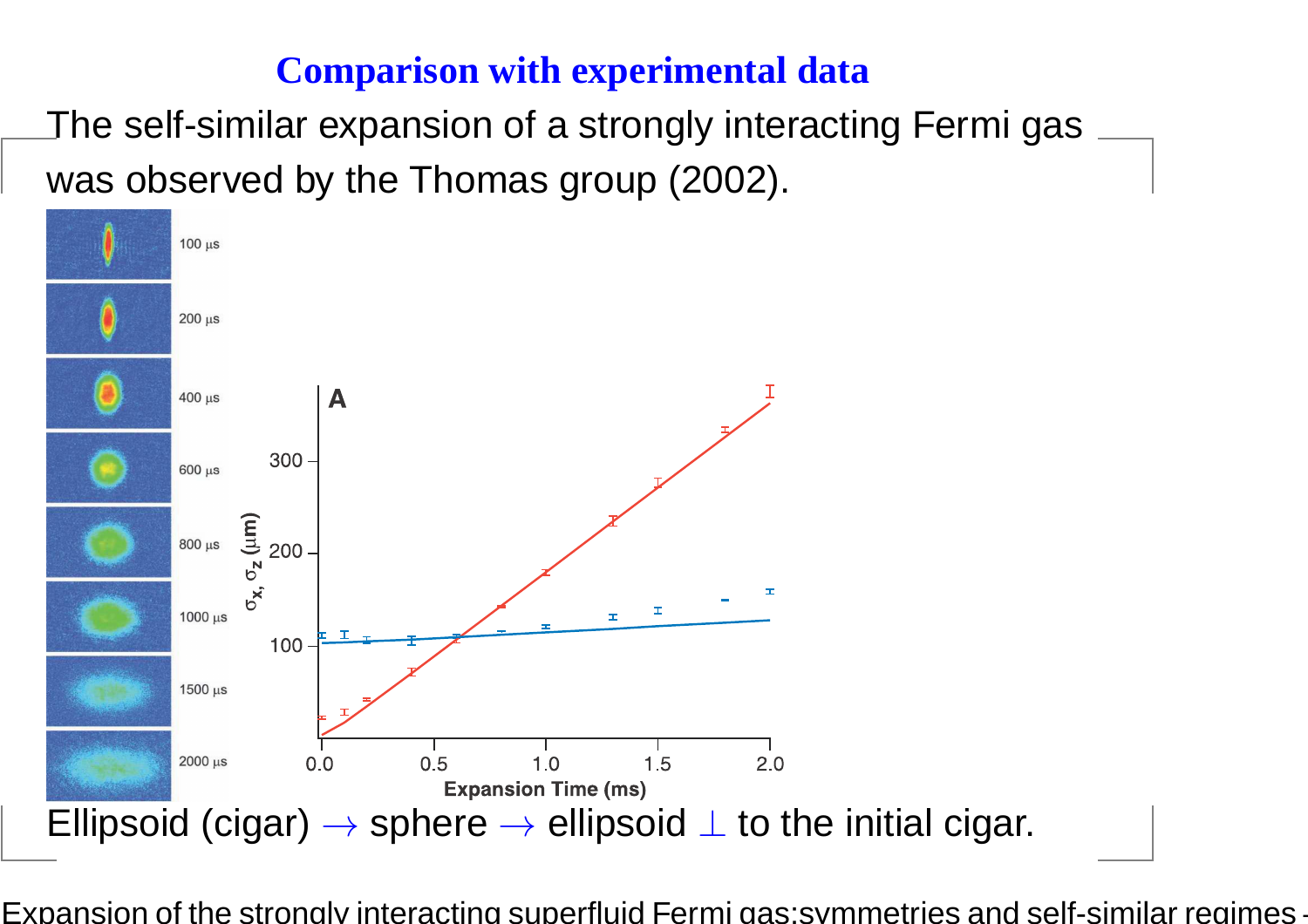### **Comparison with experimental data**

Exactly on resonance, the mean squared cloud size $\langle \mathbf{r}^2 \rangle \equiv \langle x^2 \rangle + \langle y^2 \rangle + \langle z^2 \rangle$  is found (2014) to evolve a  $\langle \rangle \equiv \langle$  $\mathcal{X}% _{0}=\mathbb{R}^{2}\times\mathbb{R}^{2}$ 2 $^2\rangle+\langle y$ 2 $\ket{^2}+\bra{z}$ 2 $\ket{\ ^2}$  is found (2014) to evolve as

$$
\langle \mathbf{r}^2 \rangle = \langle \mathbf{r}^2 \rangle_{t=0} + \frac{t^2}{m} \langle \mathbf{r} \cdot \nabla U(\mathbf{r}) \rangle_{t=0},
$$

where  $U({\bf r})$  is the initial trapping potential. This expansion law coincides with the quasi-classical  $\langle {\bf r}$ 2 $^2\rangle$  in the unitarian limit. When the system is far from the unitarian point  $(k_Fa_s)^{-1}$ time dependence for  $\langle \mathbf{r}% ^{\prime}\rangle$  <sup>=</sup> <sup>0</sup> experiments nevertheless give the parabolic 2 $\langle \rangle$ . Small deviation of the data from the self-similar behavior has been attributed to the contribution of quantum pressure. This difference may be explained since inexperiment the interaction parameter is not tuned exactly <sup>o</sup>nresonance  $1/(k_Fa_s)=0$ , with the estimate  $1/(k_Fa_s)\simeq -0.14$ .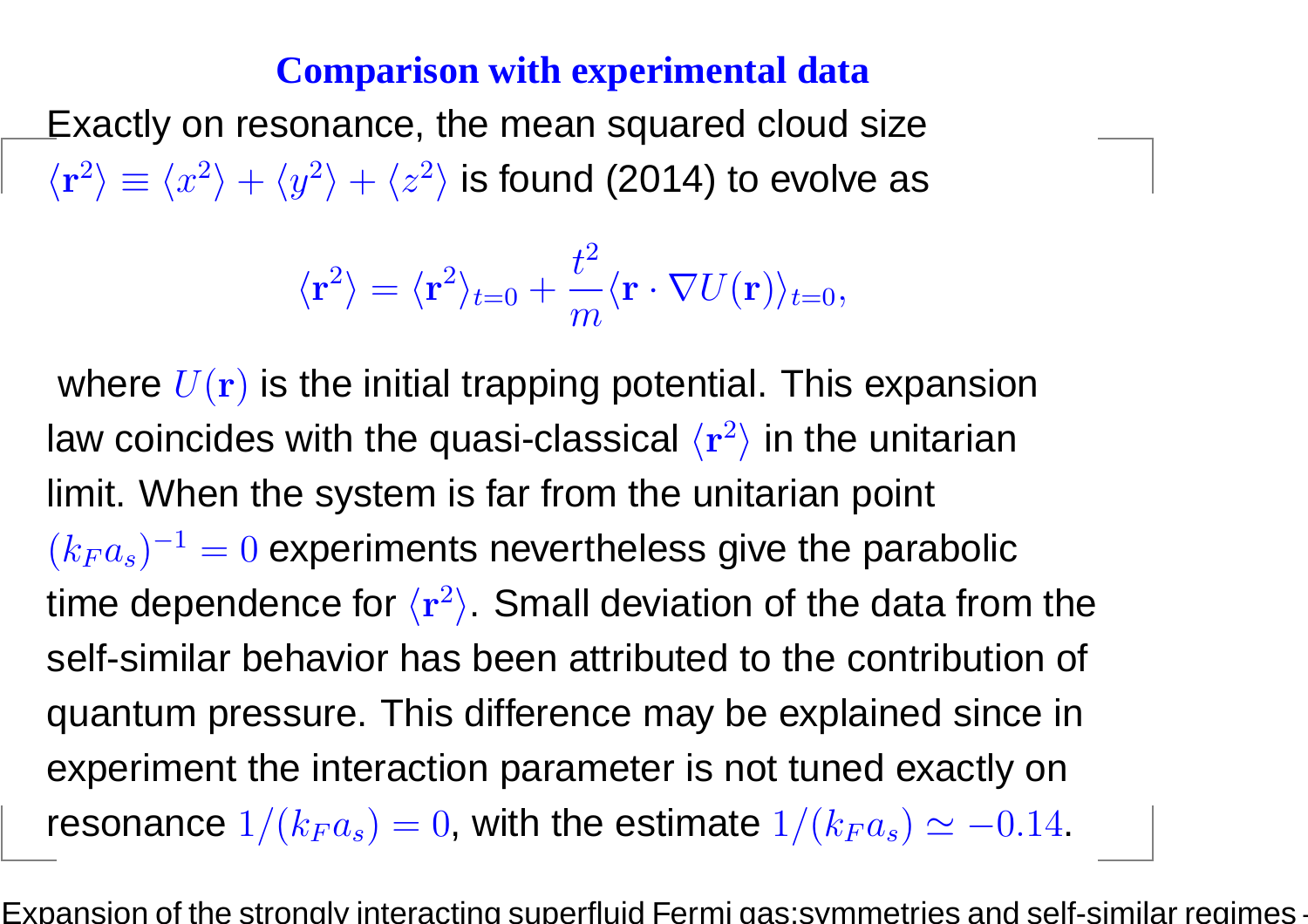#### **Comparison with experimental data**

Experimental values  $\tau$ 2 $\mathbf{f}^2(t)\equiv m[\langle \mathbf{r}% \rangle]^{2n}$  $\ket{^2} - \bra{^2}$  $\mathbf r$ 2 $\langle r^2\rangle_{t=0}]/\langle \mathbf{r}\cdot \nabla U\rangle_{t=0}$ 



Black markers correspond to the gas on resonance,  $1/(k_Fa_s)=0$ , red and blue markers to  $1/(p_Fa_s)\simeq0.59$  and  $1/(k_F a_s) \simeq -0.61$  $\frac{1}{2}$  $\,k$  $\boldsymbol{F}$  $\it a$ s $1/(k_Fa_s)\simeq -0.61.$ Expansion of the strongly interacting superfluid Fermi gas:symmetries and self-similar regimes -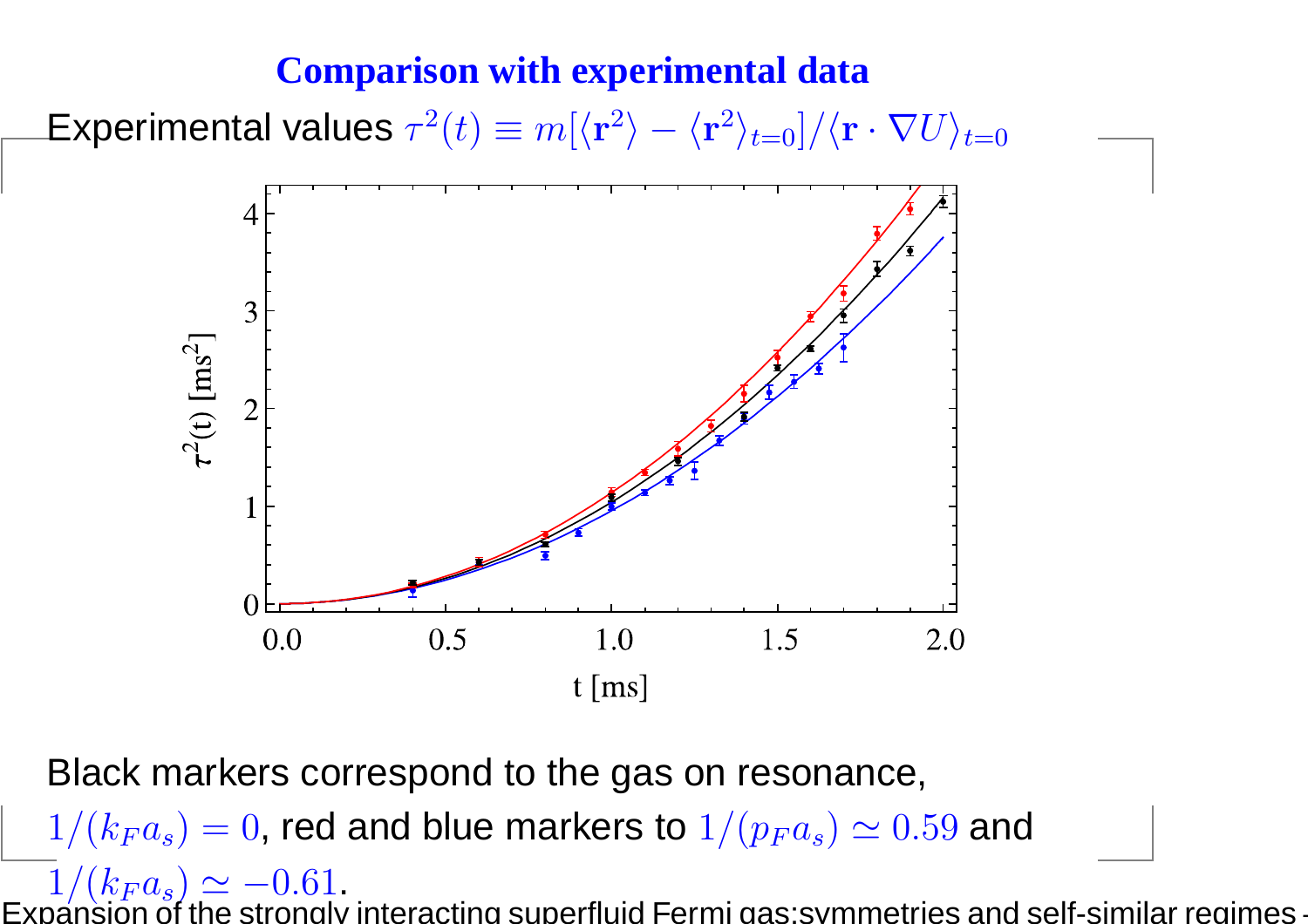## **Conclusion**

- We have demonstrated that symmetry for the GPE in theunitarian limit, describing strongly interacting superfluidFermi gas, provides existence of the virial theorem.
- Independently on the ratio between quantum pressureand chemical potential while the Fermi superfluid gasexpansion the size of the gas cloud scales linearly withtime asymptotically as  $t\to\infty$  with constant velocity  $v_{\infty}$  $_{\infty} = (2H/N)^{1/2}.$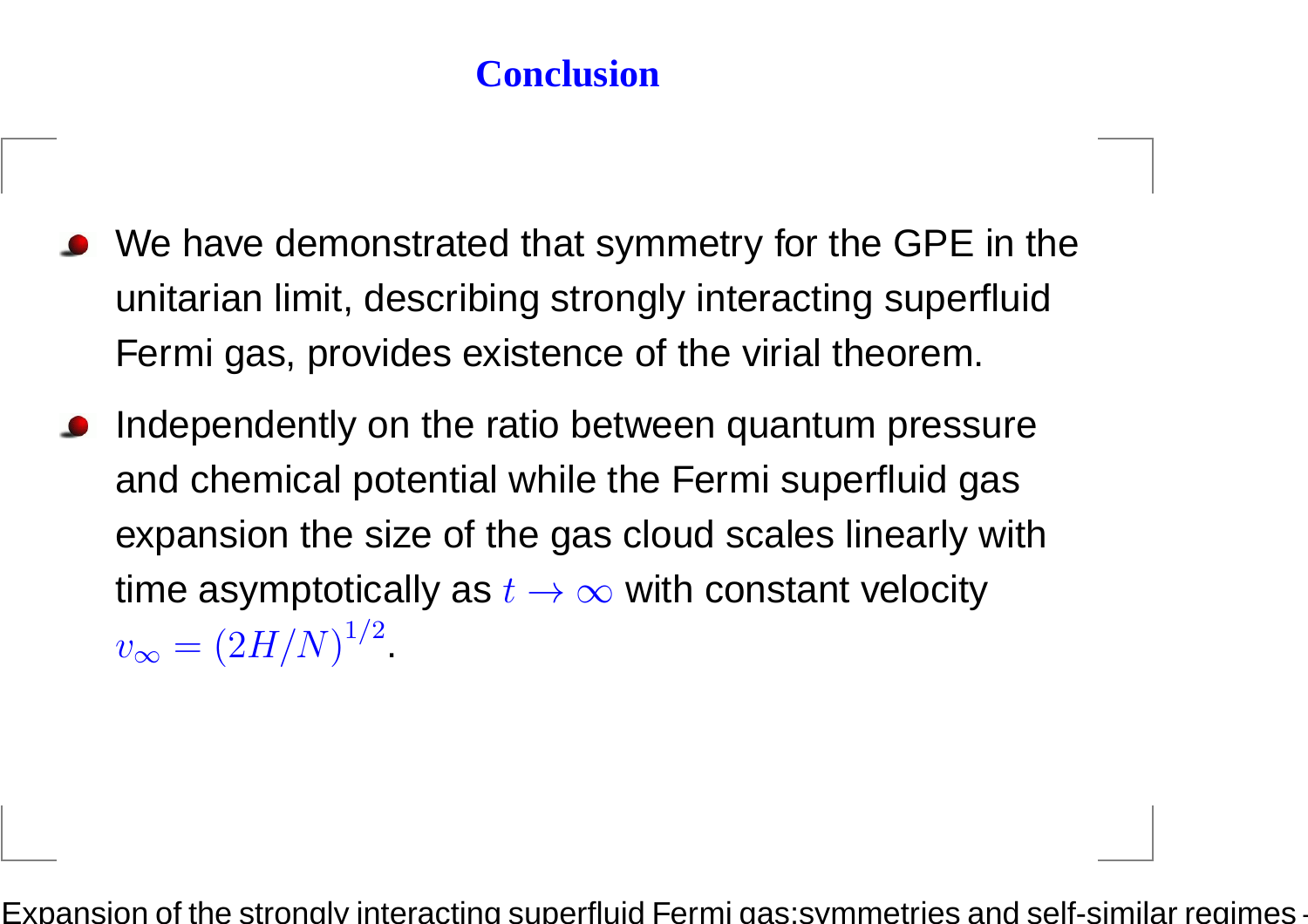## **Conclusion**

- **•** For description of the Fermi gas expansion in the quasiclassical limit ( the Thomas-Fermi approximation)we have constructed the self-similar anisotropic solution. For large time scales the theory matches quite well withsimple ballistic ansatz and also with the initial quasi-classical distribution of trapping gas.
- **•** For the initial condition in the cigar-shape form the self-similar solution demonstrates successively all thestages of gas expansion, starting from the distributionextended along the cigar axis, bypassing the sphericallysymmetrical one and ending with the distribution, turnedat angle  $\pi/2$  with respect to the initial cigar form. Such behavior was observed first time in experiments.